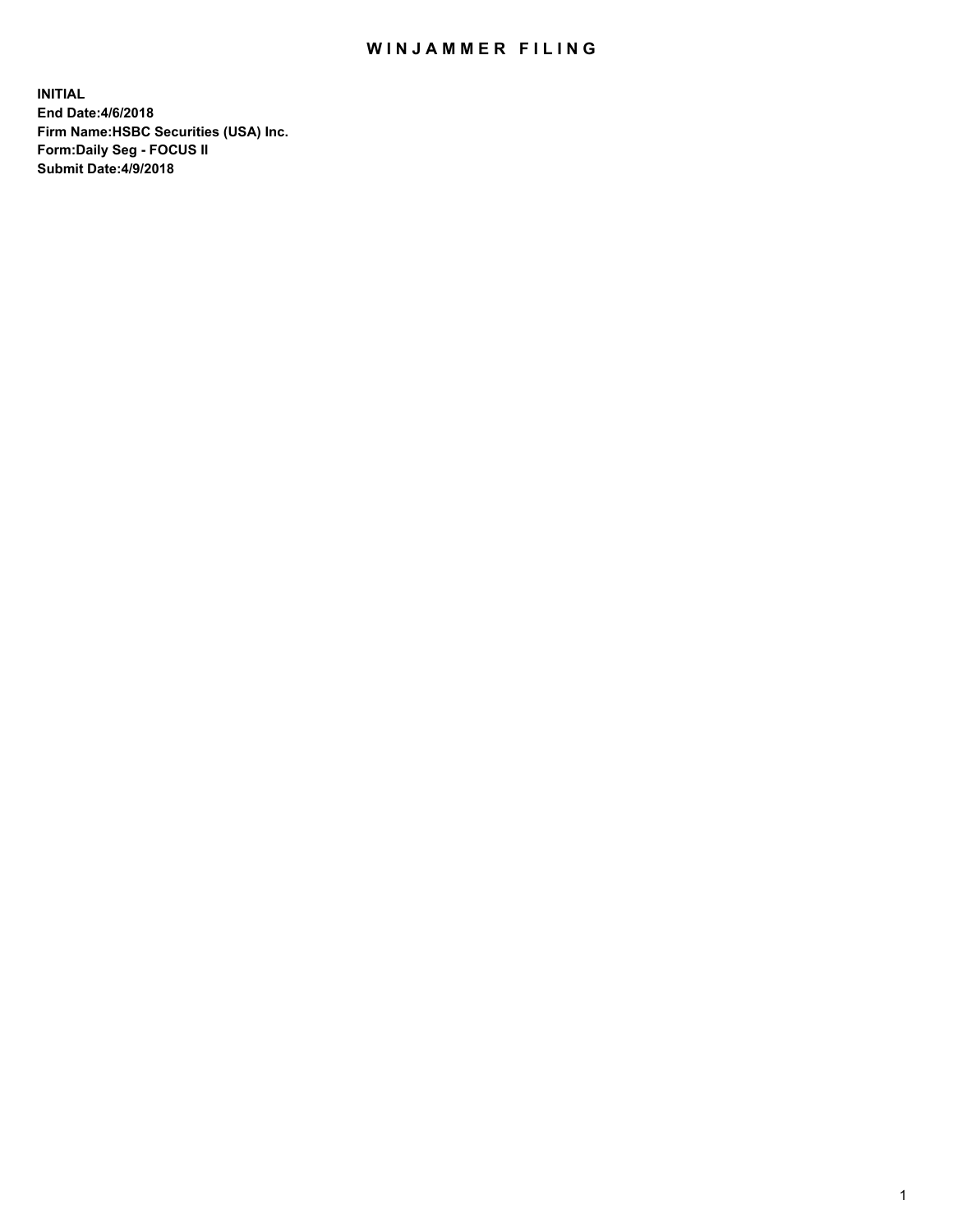## **INITIAL End Date:4/6/2018 Firm Name:HSBC Securities (USA) Inc. Form:Daily Seg - FOCUS II Submit Date:4/9/2018 Daily Segregation - Cover Page**

| Name of Company<br><b>Contact Name</b><br><b>Contact Phone Number</b><br><b>Contact Email Address</b>                                                                                                                                                                                                                          | <b>HSBC Securities (USA) Inc.</b><br><b>Michael Vacca</b><br>212-525-7951<br>michael.vacca@us.hsbc.com |
|--------------------------------------------------------------------------------------------------------------------------------------------------------------------------------------------------------------------------------------------------------------------------------------------------------------------------------|--------------------------------------------------------------------------------------------------------|
| FCM's Customer Segregated Funds Residual Interest Target (choose one):<br>a. Minimum dollar amount: ; or<br>b. Minimum percentage of customer segregated funds required:%; or<br>c. Dollar amount range between: and; or<br>d. Percentage range of customer segregated funds required between:% and%.                          | 147,000,000<br><u>0</u><br><u>00</u><br>00                                                             |
| FCM's Customer Secured Amount Funds Residual Interest Target (choose one):<br>a. Minimum dollar amount: ; or<br>b. Minimum percentage of customer secured funds required:%; or<br>c. Dollar amount range between: and; or<br>d. Percentage range of customer secured funds required between:% and%.                            | 25,000,000<br><u>0</u><br><u>00</u><br>00                                                              |
| FCM's Cleared Swaps Customer Collateral Residual Interest Target (choose one):<br>a. Minimum dollar amount: ; or<br>b. Minimum percentage of cleared swaps customer collateral required:% ; or<br>c. Dollar amount range between: and; or<br>d. Percentage range of cleared swaps customer collateral required between:% and%. | 95,000,000<br><u>0</u><br><u>00</u><br>0 <sub>0</sub>                                                  |

Attach supporting documents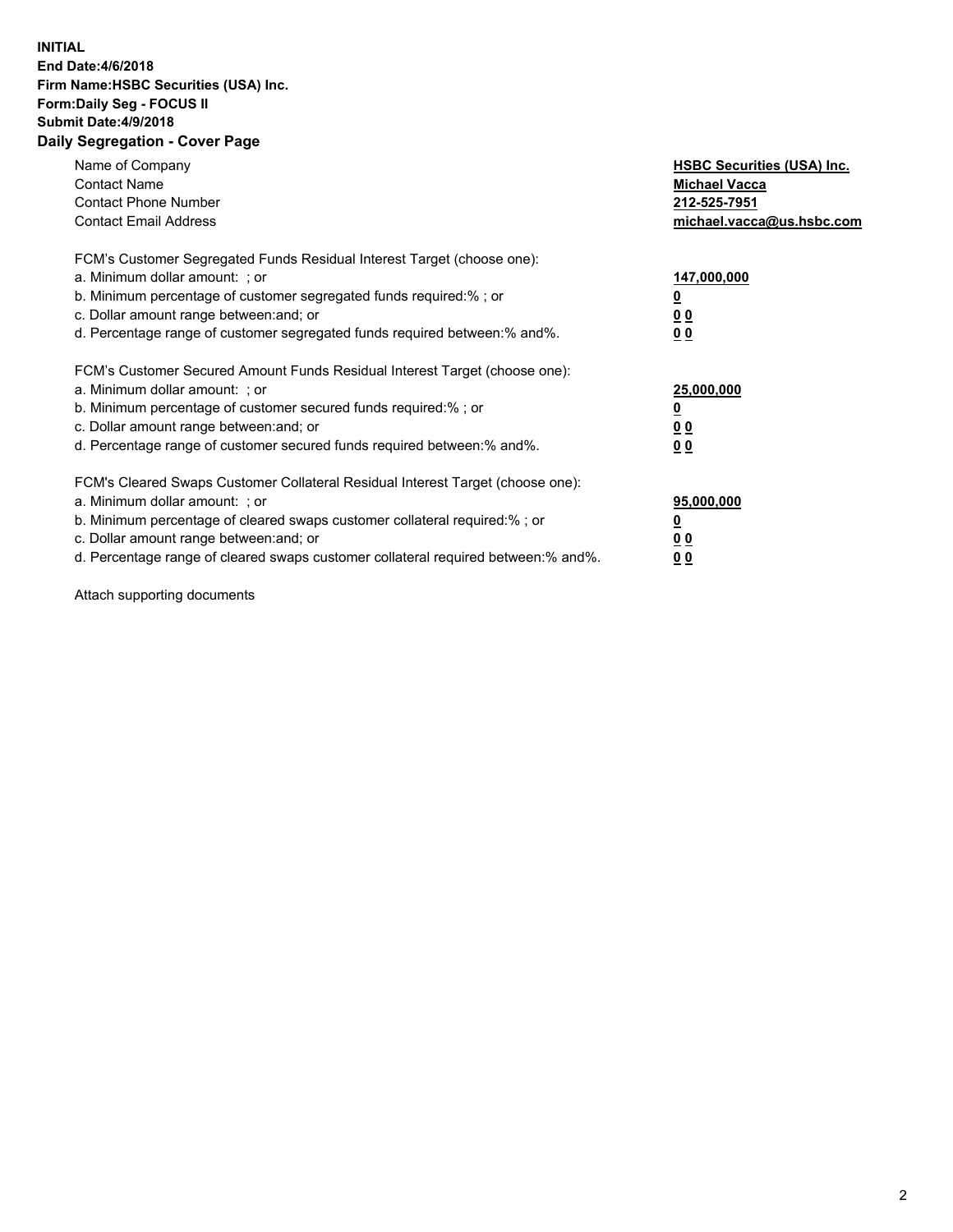**INITIAL End Date:4/6/2018 Firm Name:HSBC Securities (USA) Inc. Form:Daily Seg - FOCUS II Submit Date:4/9/2018 Daily Segregation - Secured Amounts** Foreign Futures and Foreign Options Secured Amounts Amount required to be set aside pursuant to law, rule or regulation of a foreign government or a rule of a self-regulatory organization authorized thereunder **0** [7305] 1. Net ledger balance - Foreign Futures and Foreign Option Trading - All Customers A. Cash **67,353,275** [7315] B. Securities (at market) **80,500,715** [7317] 2. Net unrealized profit (loss) in open futures contracts traded on a foreign board of trade **14,056,233** [7325] 3. Exchange traded options a. Market value of open option contracts purchased on a foreign board of trade **0** [7335] b. Market value of open contracts granted (sold) on a foreign board of trade **0** [7337] 4. Net equity (deficit) (add lines 1. 2. and 3.) **161,910,223** [7345] 5. Account liquidating to a deficit and account with a debit balances - gross amount **806,121** [7351] Less: amount offset by customer owned securities **-791,381** [7352] **14,740** [7354] 6. Amount required to be set aside as the secured amount - Net Liquidating Equity Method (add lines 4 and 5) **161,924,963** [7355] 7. Greater of amount required to be set aside pursuant to foreign jurisdiction (above) or line 6. **161,924,963** [7360] FUNDS DEPOSITED IN SEPARATE REGULATION 30.7 ACCOUNTS 1. Cash in banks A. Banks located in the United States **88,326,723** [7500] B. Other banks qualified under Regulation 30.7 **0** [7520] **88,326,723** [7530] 2. Securities A. In safekeeping with banks located in the United States **33,626,524** [7540] B. In safekeeping with other banks qualified under Regulation 30.7 **0** [7560] **33,626,524** [7570] 3. Equities with registered futures commission merchants A. Cash **0** [7580] B. Securities **0** [7590] C. Unrealized gain (loss) on open futures contracts **0** [7600] D. Value of long option contracts **0** [7610] E. Value of short option contracts **0** [7615] **0** [7620] 4. Amounts held by clearing organizations of foreign boards of trade A. Cash **0** [7640] B. Securities **0** [7650] C. Amount due to (from) clearing organization - daily variation **0** [7660] D. Value of long option contracts **0** [7670] E. Value of short option contracts **0** [7675] **0** [7680] 5. Amounts held by members of foreign boards of trade A. Cash **21,967,353** [7700] B. Securities **46,874,191** [7710] C. Unrealized gain (loss) on open futures contracts **14,056,233** [7720] D. Value of long option contracts **0** [7730] E. Value of short option contracts **0** [7735] **82,897,777** [7740] 6. Amounts with other depositories designated by a foreign board of trade **0** [7760] 7. Segregated funds on hand **0** [7765] 8. Total funds in separate section 30.7 accounts **204,851,024** [7770] 9. Excess (deficiency) Set Aside for Secured Amount (subtract line 7 Secured Statement Page 1 from Line 8) **42,926,061** [7380] 10. Management Target Amount for Excess funds in separate section 30.7 accounts **25,000,000** [7780] 11. Excess (deficiency) funds in separate 30.7 accounts over (under) Management Target **17,926,061** [7785]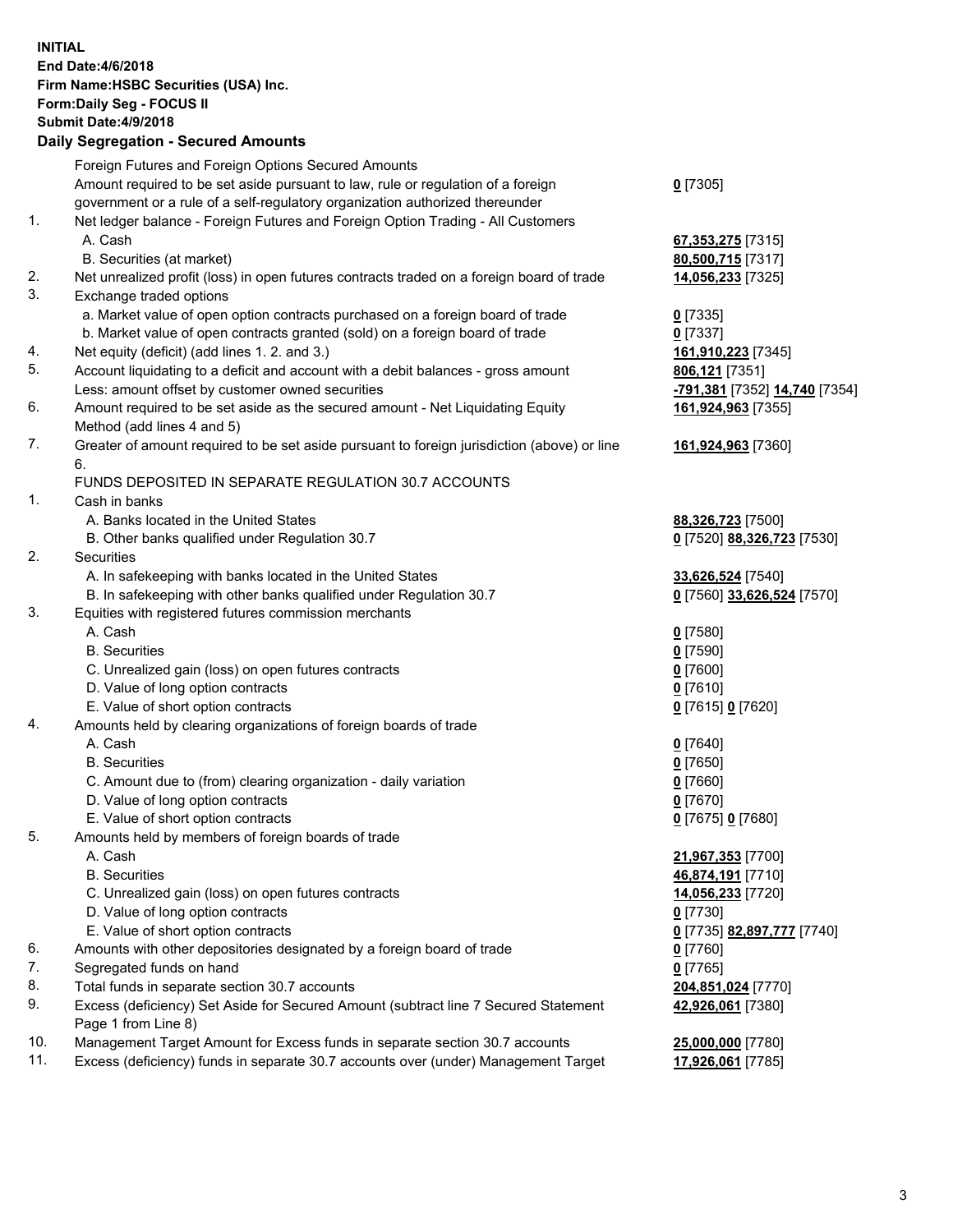| <b>INITIAL</b>                                       |                                                                                           |                                   |  |  |  |
|------------------------------------------------------|-------------------------------------------------------------------------------------------|-----------------------------------|--|--|--|
| End Date: 4/6/2018                                   |                                                                                           |                                   |  |  |  |
| Firm Name: HSBC Securities (USA) Inc.                |                                                                                           |                                   |  |  |  |
| Form: Daily Seg - FOCUS II                           |                                                                                           |                                   |  |  |  |
| Submit Date: 4/9/2018                                |                                                                                           |                                   |  |  |  |
| Daily Segregation - Segregation Statement            |                                                                                           |                                   |  |  |  |
| SEGREGATION REQUIREMENTS(Section 4d(2) of the CEAct) |                                                                                           |                                   |  |  |  |
| $\mathbf{1}$ .                                       | Net ledger balance                                                                        |                                   |  |  |  |
|                                                      | A. Cash                                                                                   | 651,759,689 [7010]                |  |  |  |
|                                                      | B. Securities (at market)                                                                 | 1,234,090,153 [7020]              |  |  |  |
| 2.                                                   | Net unrealized profit (loss) in open futures contracts traded on a contract market        | -517,269,637 [7030]               |  |  |  |
| 3.                                                   | Exchange traded options                                                                   |                                   |  |  |  |
|                                                      | A. Add market value of open option contracts purchased on a contract market               | 225,425,859 [7032]                |  |  |  |
|                                                      | B. Deduct market value of open option contracts granted (sold) on a contract market       | -35,236,848 [7033]                |  |  |  |
| 4.                                                   | Net equity (deficit) (add lines 1, 2 and 3)                                               | 1,558,769,216 [7040]              |  |  |  |
| 5.                                                   | Accounts liquidating to a deficit and accounts with                                       |                                   |  |  |  |
|                                                      | debit balances - gross amount                                                             | 133,743,781 [7045]                |  |  |  |
|                                                      | Less: amount offset by customer securities                                                | -133,677,836 [7047] 65,945 [7050] |  |  |  |
| 6.                                                   | Amount required to be segregated (add lines 4 and 5)                                      | 1,558,835,161 [7060]              |  |  |  |
|                                                      | FUNDS IN SEGREGATED ACCOUNTS                                                              |                                   |  |  |  |
| 7.                                                   | Deposited in segregated funds bank accounts                                               |                                   |  |  |  |
|                                                      | A. Cash                                                                                   | 29,729,284 [7070]                 |  |  |  |
|                                                      | B. Securities representing investments of customers' funds (at market)                    | $0$ [7080]                        |  |  |  |
|                                                      | C. Securities held for particular customers or option customers in lieu of cash (at       | 242,884,947 [7090]                |  |  |  |
| 8.                                                   | market)                                                                                   |                                   |  |  |  |
|                                                      | Margins on deposit with derivatives clearing organizations of contract markets<br>A. Cash | 348,069,283 [7100]                |  |  |  |
|                                                      | B. Securities representing investments of customers' funds (at market)                    | $0$ [7110]                        |  |  |  |
|                                                      | C. Securities held for particular customers or option customers in lieu of cash (at       | 942,765,066 [7120]                |  |  |  |
|                                                      | market)                                                                                   |                                   |  |  |  |
| 9.                                                   | Net settlement from (to) derivatives clearing organizations of contract markets           | -91,051,442 <sup>[7130]</sup>     |  |  |  |
| 10.                                                  | Exchange traded options                                                                   |                                   |  |  |  |
|                                                      | A. Value of open long option contracts                                                    | 225,425,859 [7132]                |  |  |  |
|                                                      | B. Value of open short option contracts                                                   | $-35,236,848$ [7133]              |  |  |  |
| 11.                                                  | Net equities with other FCMs                                                              |                                   |  |  |  |
|                                                      | A. Net liquidating equity                                                                 | 7,823,038 [7140]                  |  |  |  |
|                                                      | B. Securities representing investments of customers' funds (at market)                    | 0 <sup>[7160]</sup>               |  |  |  |
|                                                      | C. Securities held for particular customers or option customers in lieu of cash (at       | $0$ [7170]                        |  |  |  |
|                                                      | market)                                                                                   |                                   |  |  |  |
| 12.                                                  | Segregated funds on hand                                                                  | 48,440,140 [7150]                 |  |  |  |
| 13.                                                  | Total amount in segregation (add lines 7 through 12)                                      | 1,718,849,327 [7180]              |  |  |  |
| 14.                                                  | Excess (deficiency) funds in segregation (subtract line 6 from line 13)                   | 160,014,166 [7190]                |  |  |  |
| 15.                                                  | Management Target Amount for Excess funds in segregation                                  | 147,000,000 [7194]                |  |  |  |

16. Excess (deficiency) funds in segregation over (under) Management Target Amount Excess

**13,014,166** [7198]